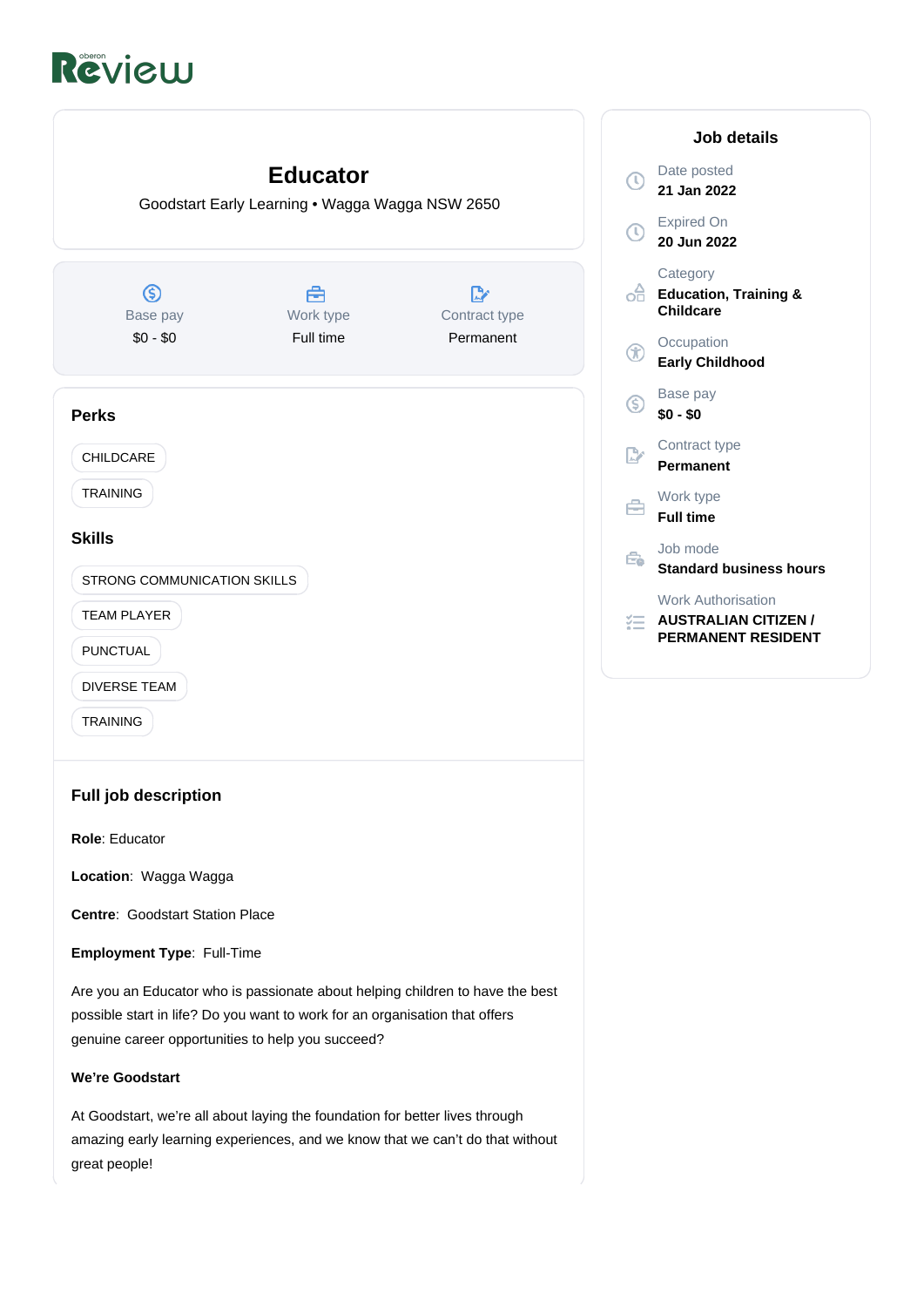From our centre directors to centre teams, we work together to make a real difference for children in those crucial early years.

Safety, health and wellbeing are more than just words to us, they are a personal commitment and a promise we make to our children, our families and each other every day.

We're Goodstart – a not-for-profit with a vision for Australia's children to have the best possible start in life.

## **About Our Centre**

- Conveniently located on the Main Street
- Children from Nursery to Preschool aged
- Key Educator Approach
- Community Engagements
- Friendly long standing team of educators
- High Occupancy Centre with a Diverse Team

#### **Your Impact**

As an Educator at Goodstart Wagga Wagga Station Place, you will be a team player, collaborating with the Senior Educators and Educational Leader within your centre to observe, inform and continuously improve our educational programs on offer to children. You put safety first with everything that you do and ensure all learning experiences are inclusive and responsive to the needs of all children.

#### **You'll help achieve this by**

- Holding a Certificate III or Diploma in Early Childhood (ACECQA recognised qualification)
- Displaying a Strong knowledge of the Early Years Learning Framework and National Quality Standards
- Demonstrating exceptional knowledge of safety and wellbeing
- Being a passionate Educator who is driven by a desire to provide quality learning experiences
- Willingness to learn and be a part of the team
- Maintaining strong communication skills, being reliable and punctual
- Having experience and knowledge in Inclusion Support

# **What Goodstart can offer you**

- Job security and stability
- Professional development and training
- Competitive above award rates
- Opportunity to purchase additional annual leave
- Employee Assistance Program
- Uniform allowance
- Childcare discounts (from 15 30%)